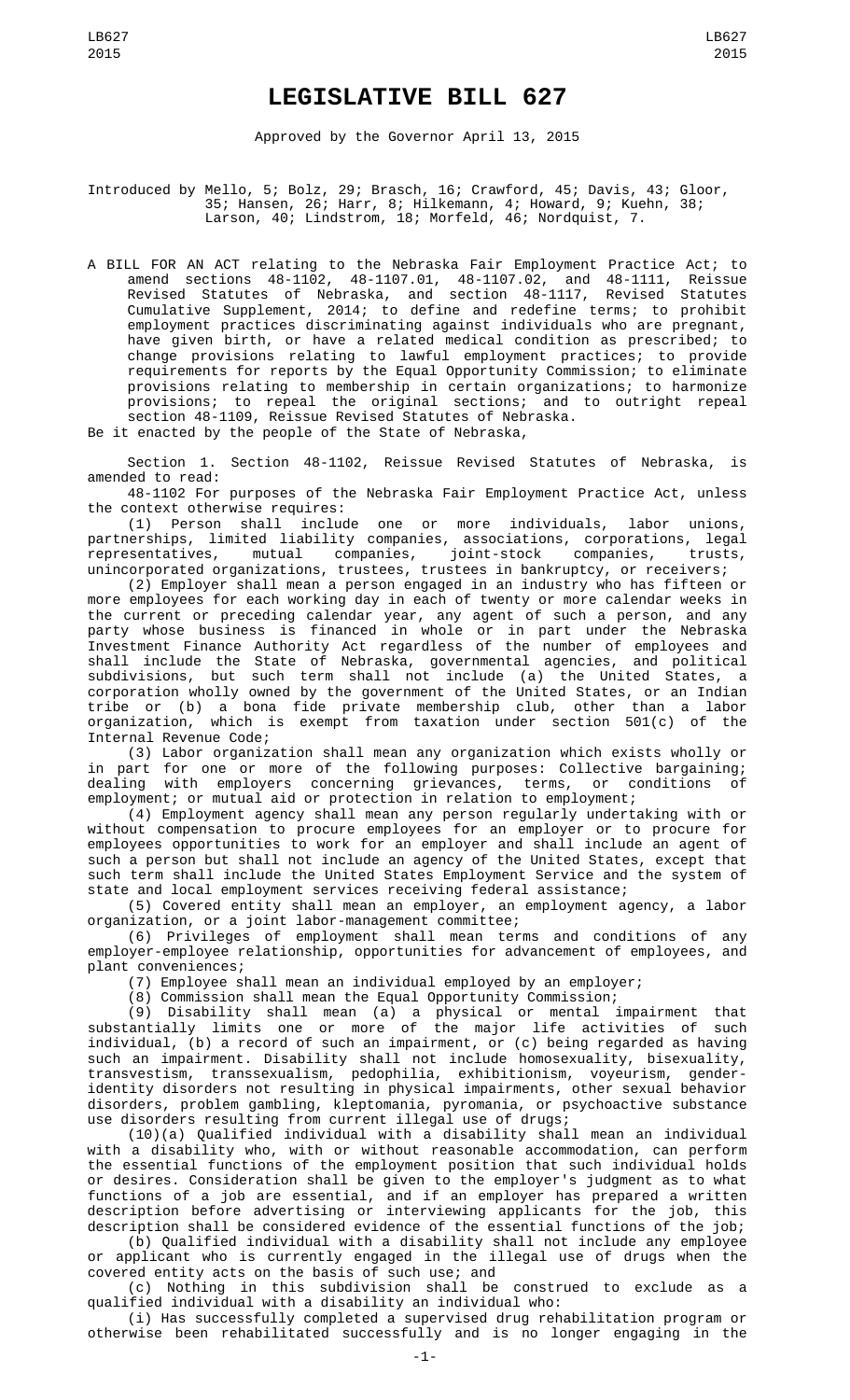(ii) Is participating in a supervised rehabilitation program and is no longer engaging in such use; or

(iii) Is erroneously regarded as engaging in such use but is not engaging in such use;

(11) Reasonable accommodation, with respect to disability, shall include making existing facilities used by employees readily accessible to and usable by individuals with disabilities, job restructuring, part-time or modified work schedules, reassignment to a vacant position, acquisition or modification of equipment or devices, appropriate adjustment or modification of examinations, training manuals, or policies, the provision of qualified readers or interpreters, and other similar accommodations for individuals with disabilities. Reasonable accommodation, with respect to pregnancy, childbirth, or related medical conditions, shall include acquisition of equipment for sitting, more frequent or longer breaks, periodic rest, assistance with manual labor, job restructuring, light-duty assignments, modified work schedules, temporary transfers to less strenuous or hazardous work, time off to recover from childbirth, or break time and appropriate facilities for breast-feeding or expressing breast milk. Reasonable accommodation shall not include accommodations which the covered entity can demonstrate require significant difficulty or expense thereby posing an undue hardship upon the covered entity. Factors to be considered in determining whether an accommodation would pose an undue hardship shall include:

(a) The nature and the cost of the accommodation needed under the Nebraska Fair Employment Practice Act;

(b) The overall financial resources of the facility or facilities involved in the provision of the reasonable accommodation, the number of persons employed at such facility, the effect on expenses and resources, or the impact otherwise of such accommodation upon the operation of the facility;

(c) The overall financial resources of the covered entity, the overall size of the business of a covered entity with respect to the number of its employees, and the number, type, and location of its facilities; and

(d) The type of operation or operations of the covered entity, including the composition, structure, and functions of the work force of such entity, and the geographic separateness and administrative or fiscal relationship of the facility or facilities in question to the covered entity;

(12) Marital status shall mean the status of a person whether married or single;

(13) Because of sex or on the basis of sex shall include, but not be limited to, because of or on the basis of pregnancy, childbirth, or related medical conditions;

(14) Harass because of sex shall include making unwelcome sexual advances, requesting sexual favors, and engaging in other verbal or physical conduct of a sexual nature if (a) submission to such conduct is made either explicitly or implicitly a term or condition of an individual's employment, (b) submission to or rejection of such conduct by an individual is used as the basis for employment decisions affecting such individual, or (c) such conduct has the purpose or effect of unreasonably interfering with an individual's work performance or creating an intimidating, hostile, or offensive working environment;

(15) Unlawful under federal law or the laws of this state shall mean acting contrary to or in defiance of the law or disobeying or disregarding the law;

(16) Drug shall mean a controlled substance as defined in section 28-401; and

(17) Illegal use of drugs shall mean the use of drugs, the possession or distribution of which is unlawful under the Uniform Controlled Substances Act, but shall not include the use of a drug taken under supervision by a licensed health care professional or any other use authorized by the Uniform Controlled Substances Act or other provisions of state law; and  $-$ 

(18) Individual who is pregnant, who has given birth, or who has a related medical condition shall mean an individual with a known limitation who, with or without reasonable accommodation, can perform the essential functions of the employment position that such individual holds, desires, or may be temporarily assigned to. Consideration shall be given to the employer's judgment as to what functions of a job are essential, and if an employer has prepared a written description before advertising or interviewing applicants for the job, this description shall be considered evidence of the essential functions of the job.

Sec. 2. Section 48-1107.01, Reissue Revised Statutes of Nebraska, is amended to read:

48-1107.01 It shall be an unlawful employment practice for a covered entity to:

(1) Discriminate discriminate against a qualified individual with a disability because of the disability of such individual in regard to job application procedures, the hiring, advancement, or discharge of employees, employee compensation, job training, and other terms, conditions, and privileges of employment<u>; or</u> —

(2) Discriminate against an individual who is pregnant, who has given birth, or who has a related medical condition in regard to job application<br>procedures, the hiring, advancement, or discharge of employees, employee<br>compensation, job training, and other terms, conditions, and privileges of procedures, the hiring, advancement, or discharge of employees, employee compensation, job training, and other terms, conditions, and privileges of employment.

Sec. 3. Section 48-1107.02, Reissue Revised Statutes of Nebraska, is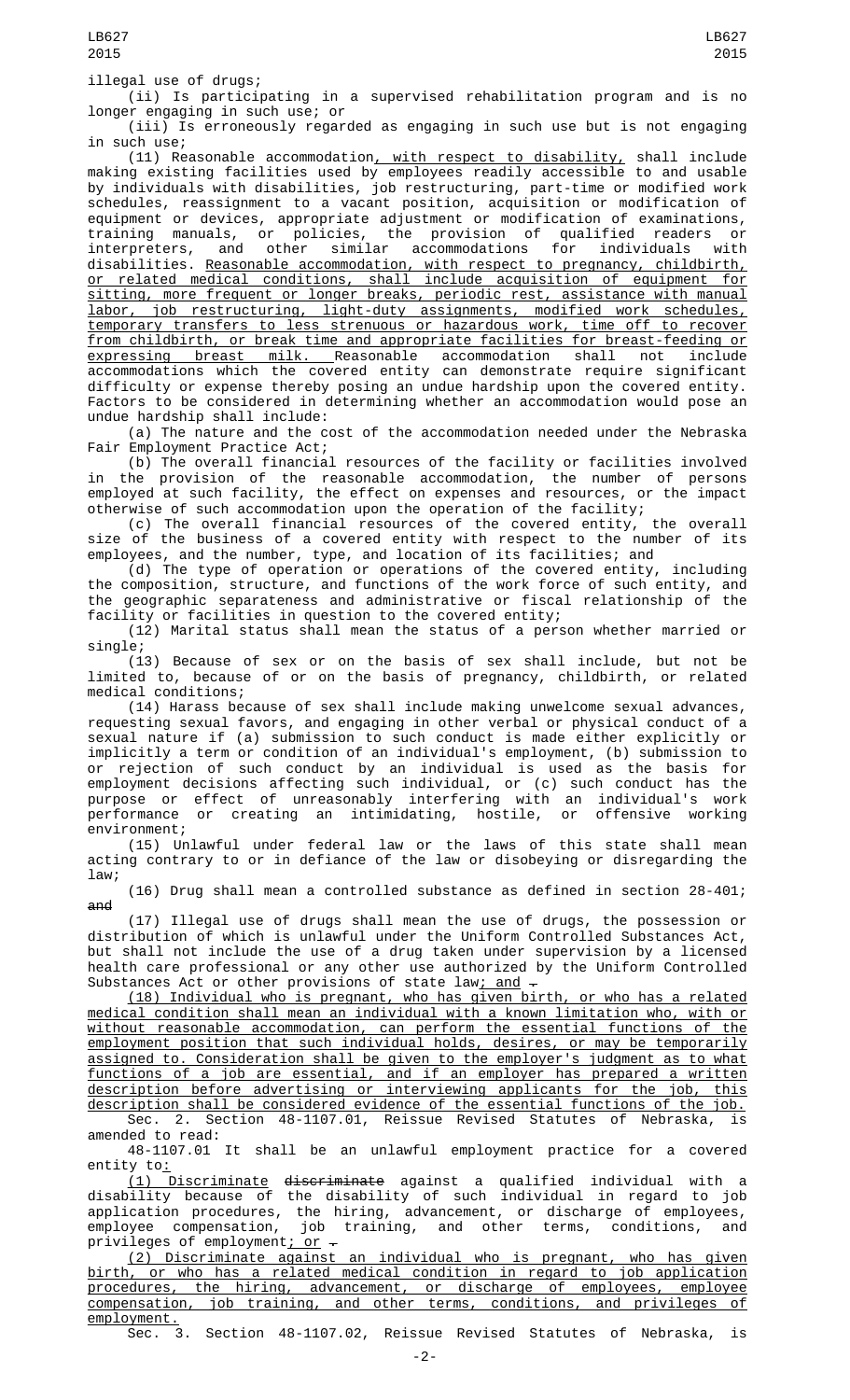48-1107.02 (1) When referring to a qualified individual with a disability, discrimination shall include:

(<u>a</u> 4) Limiting, segregating, or classifying a job applicant or employee in a way that adversely affects the opportunities or status of the applicant or employee because of the disability of the applicant or employee;

 $(\underline{b}$  2) Participating in a contractual or other arrangement or relationship that has the effect of subjecting a qualified individual with a disability to discrimination in the application or employment process, including a relationship with an employment agency, a labor union, an organization providing fringe benefits to an employee of the covered entity, or an organization providing training and apprenticeship programs;

(c 3) Utilizing standards, criteria, or methods of administration (<u>i</u>  $a$ ) that have the effect of discrimination on the basis of disability or (<u>ii</u> <del>b</del>) that perpetuate the discrimination against others who are subject to common administrative control;

(<u>d</u> 4) Excluding or otherwise denying equal jobs or benefits to a qualified individual with a disability because of the known disability of an individual with whom the qualified individual with a disability is known to have a relationship or association;

 $(e 5)$  Not making reasonable accommodations to the known physical or mental limitations of an otherwise qualified individual with a disability who is an applicant or employee unless such covered entity can demonstrate that the accommodation would impose an undue hardship on the operation of the business of the covered entity;

( $f$   $\theta$ ) Denying employment opportunities to a job applicant or employee who is otherwise a qualified individual with a disability if the denial is based upon the need of such covered entity to make reasonable accommodation to the physical or mental impairments of the employee or applicant;

(g  $7$ ) Using qualification standards, employment tests, or other selection criteria that screen out or tend to screen out an individual with a disability or a class of individuals with disabilities unless the standard, test, or other selection criteria, as used by the covered entity, is shown to be job-related for the position in question and is consistent with business necessity;

( $\underline{h}$  8) Failing to select and administer tests concerning employment in the most effective manner to ensure that, when the test is administered to a job applicant or employee who has a disability that impairs sensory, manual, or speaking skills, the test results accurately reflect the skills, aptitude, or whatever other factor of the applicant or employee that the test purports to measure rather than reflecting the impaired sensory, manual, or speaking skills of the employee or applicant except when such skills are the factors that the test purports to measure;

 $(\underline{i}$   $9)$  Conducting a medical examination or making inquiries of a job applicant as to whether the applicant is an individual with a disability or as to the nature or severity of the disability, except that:

 $(i$  a) A covered entity may make preemployment inquiries into the ability of an applicant to perform job-related functions;

 $(\underline{\texttt{ii}}$   $\texttt{b})$  A test to determine the illegal use of drugs shall not be considered a medical examination; and

 $(iii \in)$  A covered entity may require a medical examination after an offer of employment has been made to a job applicant and prior to the commencement of the employment duties of the applicant and may condition an offer of employment on the results of the examination if:

 $(\underline{A} \dot{a})$  All entering employees are subjected to such an examination regardless of disability;

(<u>B</u>  $\pm\pm$ ) Information obtained regarding the medical condition or history of the applicant is collected and maintained on separate forms and in separate medical files and is treated as a confidential medical record, except that (<u>I</u> A) supervisors and managers may be informed regarding necessary restrictions on the work or duties of the employee and necessary accommodations, (II B) firstaid and safety personnel may be informed, when appropriate, if the disability might require emergency treatment, (III C) government officials investigating compliance with the Nebraska Fair Employment Practice Act shall be provided relevant information on request, and ( $\underline{\text{IV}}$  <del>D</del>) information shall be made available in accordance with the Nebraska Workers' Compensation Act; and

( $\underline{C}$  iii) The results of the examination are used only in a manner not inconsistent with the Nebraska Fair Employment Practice Act; and

 $(j$  <del>10</del>) Requiring a medical examination or making inquiries of an employee as to whether the employee is an individual with a disability or as to the nature or severity of the disability, unless the examination or inquiry is shown to be job-related and consistent with business necessity. A test to determine the illegal use of drugs shall not be considered a medical examination. A covered entity may conduct voluntary medical examinations, including voluntary medical histories, which are part of an employee health program available to employees at the worksite and may make inquiries into the ability of an employee to perform job-related functions if the information obtained regarding the medical condition or history of the employee is subject to the requirements in subdivisions <u>(1)(i)(iii)(B)</u> <del>(9)(c)(ii)</del> and (<u>C</u> <del>iii</del>) of this section.

(2) When referring to an individual who is pregnant, who has given birth, or who has a related medical condition, discrimination shall include:

(a) Limiting, segregating, or classifying a job applicant or employee in a way that adversely affects the opportunities or status of the applicant or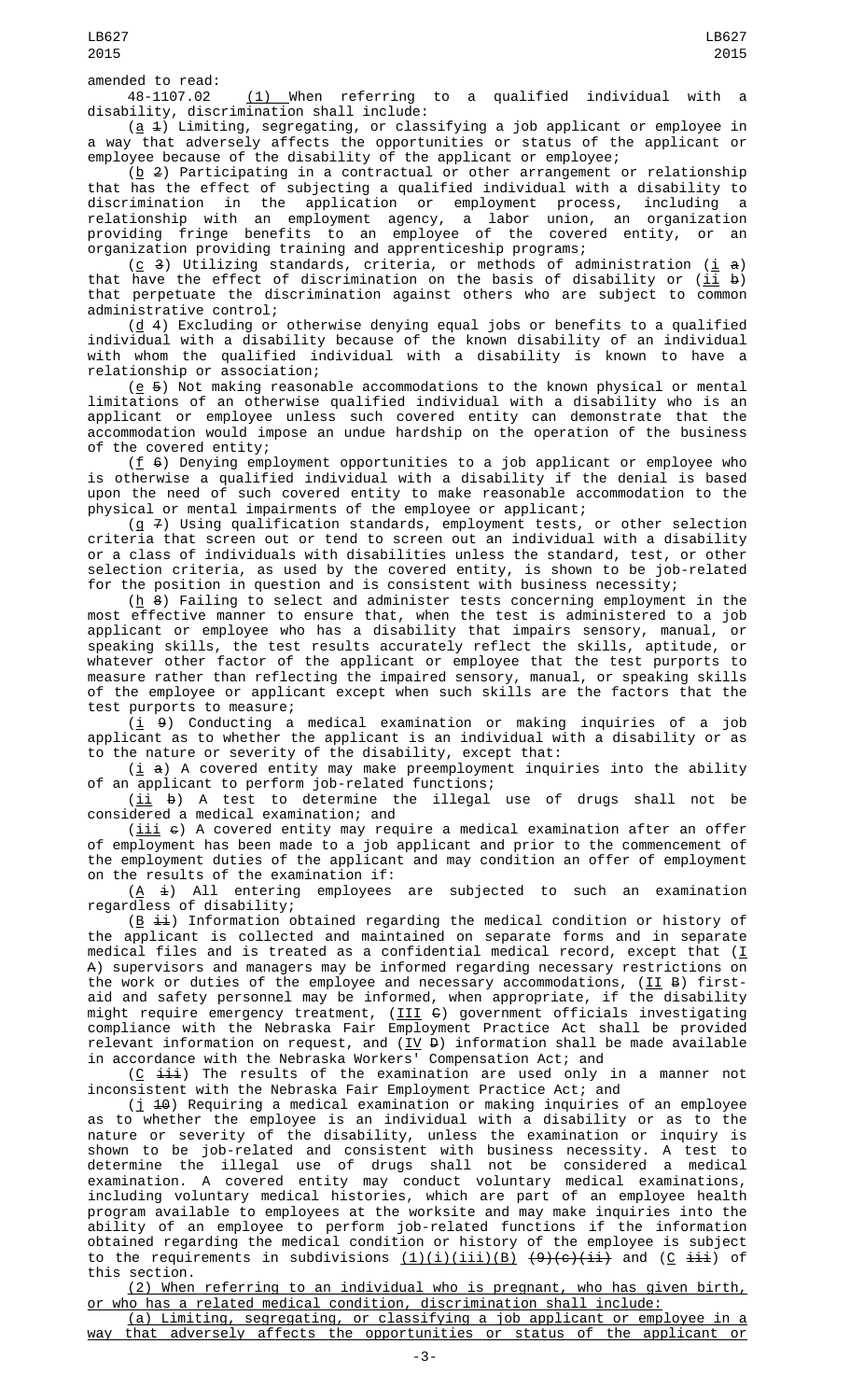employee because of the pregnancy, childbirth, or related medical conditions of the applicant or employee;

(b) Participating in a contractual or other arrangement or relationship that has the effect of subjecting an individual who is pregnant, who has given birth, or who has a related medical condition to discrimination in the application or employment process, including a relationship with an employment agency, a labor union, an organization providing fringe benefits to an employee of the covered entity, or an organization providing training and apprenticeship programs;

(c) Utilizing standards, criteria, or methods of administration (i) that have the effect of discrimination on the basis of pregnancy, childbirth, or related medical conditions or (ii) that perpetuate the discrimination against others who are subject to common administrative control;

(d) Not making reasonable accommodations to the known physical limitations an individual who is pregnant, who has given birth, or who has a related medical condition and who is an applicant or employee unless such covered entity can demonstrate that the accommodation would impose an undue hardship on the operation of the business of the covered entity;

(e) Denying employment opportunities to a job applicant or employee who is pregnant, who has given birth, or who has a related medical condition if the denial is based upon the need of such covered entity to make reasonable accommodation to the physical limitations due to the pregnancy, childbirth, or related medical conditions of the employee or applicant;

(f) Using qualification standards, employment tests, or other selection criteria that screen out or tend to screen out an individual or a class of individuals who are pregnant, who have given birth, or who have a related medical condition unless the standard, test, or other selection criteria, as used by the covered entity, is shown to be job-related for the position in question and is consistent with business necessity;

(g) Conducting a medical examination or making inquiries of a job applicant as to whether the applicant is pregnant, has given birth, or has a related medical condition, except that:

(i) A covered entity may make preemployment inquiries into the ability of an applicant to perform job-related functions;

(ii) A test to determine the illegal use of drugs shall not be considered a medical examination; and

(iii) A covered entity may require a medical examination after an offer of employment has been made to a job applicant and prior to the commencement of the employment duties of the applicant and may condition an offer of employment on the results of the examination if:

(A) All entering employees are subjected to such an examination;

(B) Information obtained regarding the medical condition or history of the applicant is collected and maintained on separate forms and in separate medical files and is treated as a confidential medical record, except that (I) supervisors and managers may be informed regarding necessary restrictions on the work or duties of the employee and necessary accommodations, (II) first-aid and safety personnel may be informed, when appropriate, if the pregnancy, childbirth, or related medical conditions might require emergency treatment, (III) government officials investigating compliance with the Nebraska Fair Employment Practice Act shall be provided relevant information on request, and (IV) information shall be made available in accordance with the Nebraska

Workers' Compensation Act; and examination are used only in a manner inconsistent with the Nebraska Fair Employment Practice Act;

(h) Requiring a medical examination or making inquiries of an employee as to whether the employee is pregnant, has given birth, or has a related medical condition unless the examination or inquiry is shown to be job-related and consistent with business necessity. A test to determine the illegal use of drugs shall not be considered a medical examination. A covered entity may conduct voluntary medical examinations, including voluntary medical histories, which are part of an employee health program available to employees at the worksite and may make inquiries into the ability of an employee to perform jobrelated functions if the information obtained regarding the medical condition or history of the employee is subject to the requirements in subdivisions (2) (g)(iii)(B) and (C) of this section;

(i) Requiring an employee to take leave under any leave law or policy of the covered entity if another reasonable accommodation can be provided to the known limitations related to the pregnancy, childbirth, or related medical conditions of the employee; and

(j) Taking adverse action against an employee in the terms, conditions, or privileges of employment for requesting or using a reasonable accommodation to the known limitations related to the pregnancy, childbirth, or related medical conditions of the employee.

Sec. 4. Section 48-1111, Reissue Revised Statutes of Nebraska, is amended to read:

48-1111 (1) Except as otherwise provided in the Nebraska Fair Employment Practice Act, it shall not be an unlawful employment practice for an employer to apply different standards of compensation, or different terms, conditions, or privileges of employment pursuant to a bona fide seniority or merit system or a system which measures earnings by quantity or quality of production or to employees who work in different locations, if such differences are not the result of an intention to discriminate because of race, color, religion, sex, disability, marital status, or national origin, nor shall it be an unlawful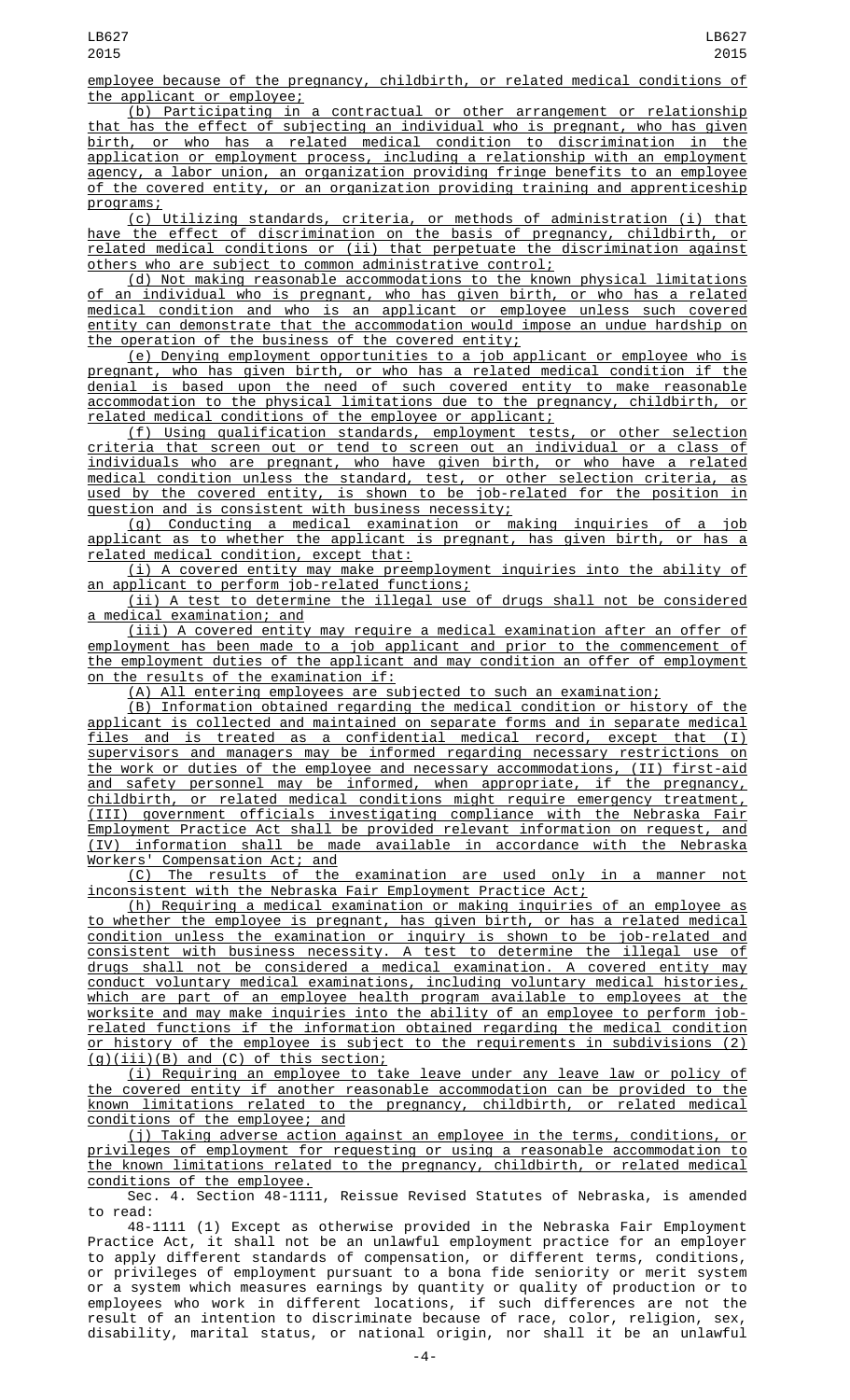employment practice for an employer to give and to act upon the results of any professionally developed ability test if such test, its administration, or action upon the results is not designed, intended, or used to discriminate because of race, color, religion, sex, disability, marital status, or national origin.

It shall not be an unlawful employment practice for a covered entity to deny privileges of employment to an individual with a disability when the qualification standards, tests, or selection criteria that screen out or tend to screen out or otherwise deny a job or benefit to an individual with a disability:

(a) Have been shown to be job-related and consistent with business necessity and such performance cannot be accomplished by reasonable accommodation, as required by the Nebraska Fair Employment Practice Act and the federal Americans with Disabilities Act of 1990; or

(b) Include a requirement that an individual shall not pose a direct threat, involving a significant risk to the health or safety of other individuals in the workplace, that cannot be eliminated by reasonable accommodation.

It shall not be an unlawful employment practice to refuse employment based on a policy of not employing both husband and wife if such policy is equally applied to both sexes.

(2) Except as otherwise provided in the Nebraska Fair Employment Practice <u>Act, women</u> <del>Women</del> affected by pregnancy, childbirth, or related medical conditions shall be treated the same for all employment-related purposes, including receipt of employee benefits, as other persons not so affected but similar in their ability or inability to work, and nothing in this section shall be interpreted to provide otherwise.

This section shall not require an employer to provide employee benefits for abortion except when medical complications have arisen from an abortion.

Nothing in this section shall preclude an employer from providing employee benefits for abortion under fringe benefit programs or otherwise affect bargaining agreements in regard to abortion.

Sec. 5. Section 48-1117, Revised Statutes Cumulative Supplement, 2014, is amended to read:

48-1117 The commission shall have the following powers and duties:

(1) To receive, investigate, and pass upon charges of unlawful employment practices anywhere in the state;

(2) To hold hearings, subpoena witnesses, compel their attendance, administer oaths, and take the testimony of any person under oath and, in connection therewith, to require the production for examination of any books and papers relevant to any allegation of unlawful employment practice pending before the commission. The commission may make rules as to the issuance of subpoenas, subject to the approval by a constitutional majority of the elected members of the Legislature;

(3) To cooperate with the federal government and with local agencies to effectuate the purposes of the Nebraska Fair Employment Practice Act, including the sharing of information possessed by the commission on a case that has also been filed with the federal government or local agencies if both the employer and complainant have been notified of the filing;

(4) To attempt to eliminate unfair employment practices by means of conference, mediation, conciliation, arbitration, and persuasion;

(5) To require that every employer, employment agency, and labor organization subject to the act shall (a) make and keep such records relevant to the determinations of whether unlawful employment practices have been or are being committed, (b) preserve such records for such periods, and (c) make such reports therefrom, as the commission shall prescribe by regulation or order, after public hearing, as reasonable, necessary, or appropriate for the enforcement of the act or the regulations or orders thereunder. The commission shall, by regulation, require each employer, labor organization, and joint labor-management committee subject to the act which controls an apprenticeship or other training program to maintain such records as are reasonably necessary to carry out the purposes of the act, including, but not limited to, a list of applicants who wish to participate in such program, including the chronological order in which such applications were received, and to furnish to the  $common$ , upon request, a detailed description of the manner in which persons are selected to participate in the apprenticeship or other training program. Any employer, employment agency, labor organization, or joint labor-management committee which believes that the application to it of any regulation or order issued under this section would result in undue hardship may either apply to the commission for an exemption from the application of such regulation or order or bring a civil action in the district court for the district where such records are kept. If the commission or the court, as the case may be, finds that the application of the regulation or order to the employer, employment agency, or labor organization in question would impose an undue hardship, the commission or the court, as the case may be, may grant appropriate relief;

(6) To report, not less than once every two years, to the Clerk of the Legislature and the Governor, on the hearings it has conducted and the decisions it has rendered, the other work performed by it to carry out the purposes of the act, and to make recommendations for such further legislation concerning abuses and discrimination because of race, color, religion, sex, disability, marital status, or national origin, as may be desirable. <u>The report</u> shall also include the number of complaints filed under the act alleging a violation of subdivision (2) of section 48-1107.01 and the resolution of such